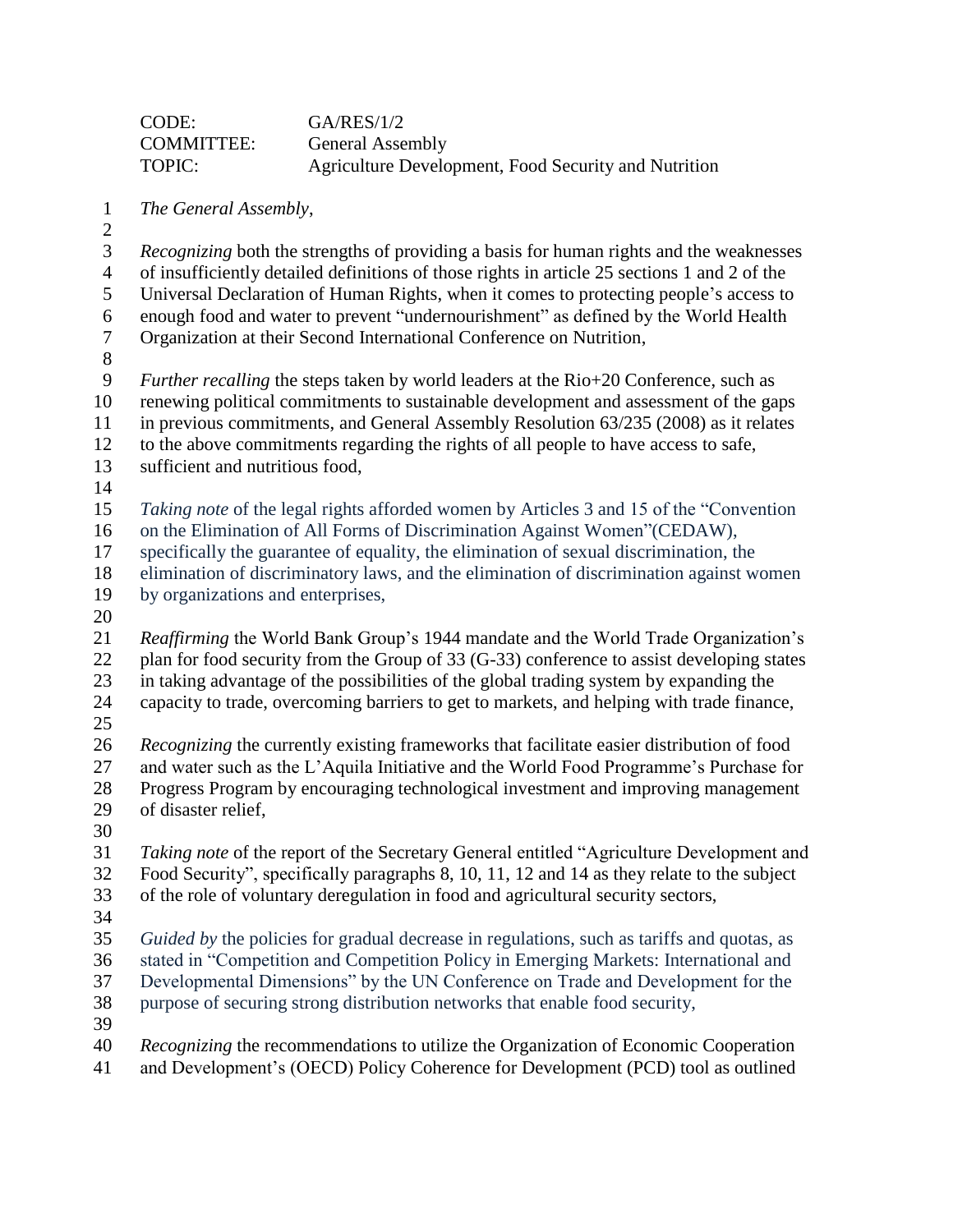| 42<br>43<br>44                                     |    | in the study prepared by Finland's Development Policy Programme titled "Food Security"<br>in Developing Countries Can Be Enhanced Through An Interplay of Policies,"                                                                                                                                                                                                                                                                                                                                                                                                                            |
|----------------------------------------------------|----|-------------------------------------------------------------------------------------------------------------------------------------------------------------------------------------------------------------------------------------------------------------------------------------------------------------------------------------------------------------------------------------------------------------------------------------------------------------------------------------------------------------------------------------------------------------------------------------------------|
| 45<br>46<br>47<br>48                               |    | 1. Strongly encourages Member States to amend and redefine the international<br>definition of human rights as it relates to adequate access to food and water to<br>account for current scientific standards of "undernourishment";                                                                                                                                                                                                                                                                                                                                                             |
| 49<br>50<br>51<br>52<br>53<br>54                   |    | 2. Recommends that all Member States whose agricultural output accounts for less than<br>3.5% of its GDP eliminate agricultural subsidies by 2050 in order to:<br>a. enhance the competitive capabilities of developing states;<br>b. strengthen international distribution systems for such states;<br>c. create jobs and a sustainable environment for small farmers to succeed;                                                                                                                                                                                                              |
| 55<br>56<br>57<br>58<br>59<br>60<br>61<br>62       |    | 3. Urges developing states promote more business-friendly policies in accordance with<br>the UN Conference on Trade and Development, such as:<br>a. supporting a more coordinated expansion policy;<br>b. promoting private investment and structural transformation away from<br>aggressively harmful tariffs and sanctions;<br>c. encouraging the establishment of fair international trade standards in order to<br>ensure safe and fair trade of agricultural products;                                                                                                                     |
| 63<br>64<br>65<br>66                               |    | 4. Reaffirms the spirit of article 25, section 2 of the Universal Declaration of Human<br>Rights as it relates to access to food and water for mothers and children and the effect<br>this access has on both nourishment and agricultural sustainability;                                                                                                                                                                                                                                                                                                                                      |
| 67<br>68<br>69<br>70<br>71<br>72                   |    | 5. Expresses its full support of initiatives and actions to strengthen existing frameworks<br>in place, such as the L'Aquila Initiative and the World Food Programme's various<br>activities, to account for their inadequacy in addressing trade between developing<br>countries or a safe and secure approach to the distribution of food between these<br>countries;                                                                                                                                                                                                                         |
| 73<br>74<br>75                                     |    | 6. Requests Member States follow the recommendations outlined in the World Trade<br>Organization's statements during the G-33 conference;                                                                                                                                                                                                                                                                                                                                                                                                                                                       |
| 76<br>77<br>78<br>79<br>80<br>81<br>82<br>83<br>84 | 7. | Requests Member States utilize the OECD's PCD tool to improve the effectiveness of<br>food security related policies and consider the effect of any externalities on<br>developing nations considered in Finland's Food Security Pilot, such as:<br>a. advocating for better inclusion of food security consideration in the<br>implementation of agriculture and fisheries policies and maintaining agricultural<br>productivity as it relates to global food security;<br>b. advocating the reduction of food waste and development of social infrastructures<br>and rural entrepreneurships; |
| 85<br>86                                           |    | 8. <i>Emphasizes</i> that women are equal to men and Member States should ensure that<br>women have legal rights in terms of accessing land and other means of agricultural                                                                                                                                                                                                                                                                                                                                                                                                                     |